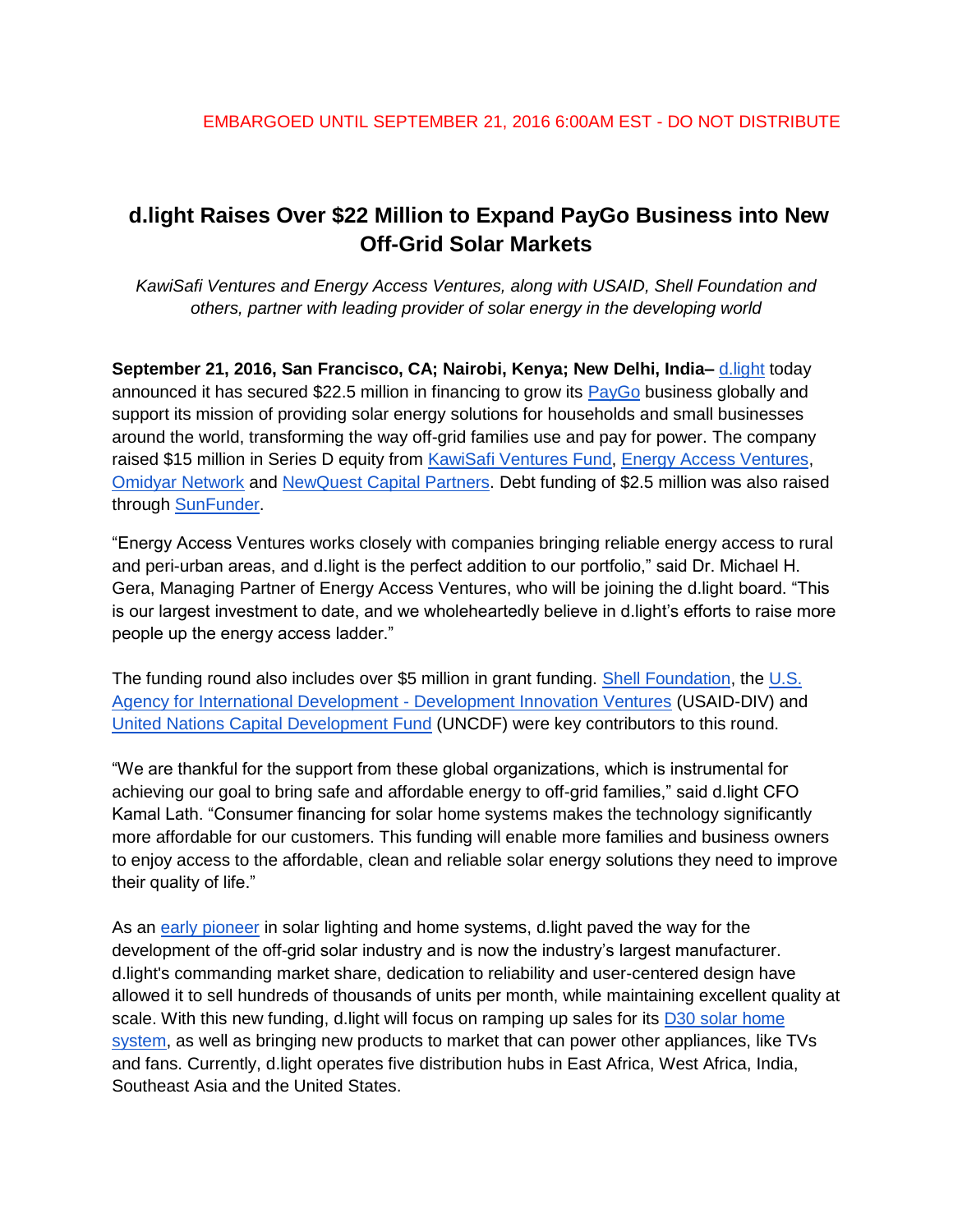#### EMBARGOED UNTIL SEPTEMBER 21, 2016 6:00AM EST - DO NOT DISTRIBUTE

As of August 2016, d.light has impacted the lives of over 65 million people, including 17 million school-aged children, with its solar lighting and solar home system solutions. d.light aims to empower 100 million people with affordable and reliable solar by 2020.

"We're extremely grateful for the partnership of such esteemed investors as we work to make solar and energy available for all households in the developing world," said d.light CEO Ned Tozun. "Our solar products have enabled tens of millions of customers to significantly enhance their homes and supplement their incomes. With this funding, we look forward to helping even more people living off the grid to achieve better quality of life through solar ownership."

## **About d.light**

Founded in 2006 as a for-profit social enterprise, d.light manufactures and distributes awardwinning solar lighting and power products designed to serve the more than 2 billion people globally without access to reliable electricity. Through five distribution hubs in East Africa, West Africa, India, Southeast Asia, and the United States, d.light has impacted over 65 million lives with its products. d.light is dedicated to providing the most reliable, affordable and accessible solar lighting and power systems for the developing world, with the goal of reaching 100 million people by 2020. For more information, please visi[t](http://www.dlight.com/) [www.dlight.com.](http://www.dlight.com/)

#### **About Energy Access Ventures**

EAV [\(www.eavafrica.com\)](http://www.eavafrica.com/) is the first venture firm that focuses on investing in the growing number of dynamic and innovative companies that are taking on the challenge of energy access in Africa. With a team that has substantial investment and operating experience, and backers from industry and development finance, the firm brings a unique, hands-on approach to its portfolio companies that will ensure it has a transformative impact in its target markets. The fund is sponsored by the leading French multinational Schneider Electric. Its investors are CDC Group (UK), managing funds for the UK Department for International Development, the European Investment Bank, the Fonds d'Investissement et de Soutien aux Entreprises en Afrique (FISEA) held by Agence Française de Développement (AFD) and managed by Proparco, the Fonds Français pour l'Environnement Mondial (FFEM), administered by AFD, the OPEC Fund for International Development (OFID) and Schneider Electric.

#### **About KawiSafi Ventures**

KawiSafi Ventures is a \$100m private equity impact fund anchored by Green Climate Fund and designed to finance enterprises with core business models that address the off-grid solar ecosystems in East Africa to provide universal access to energy to people